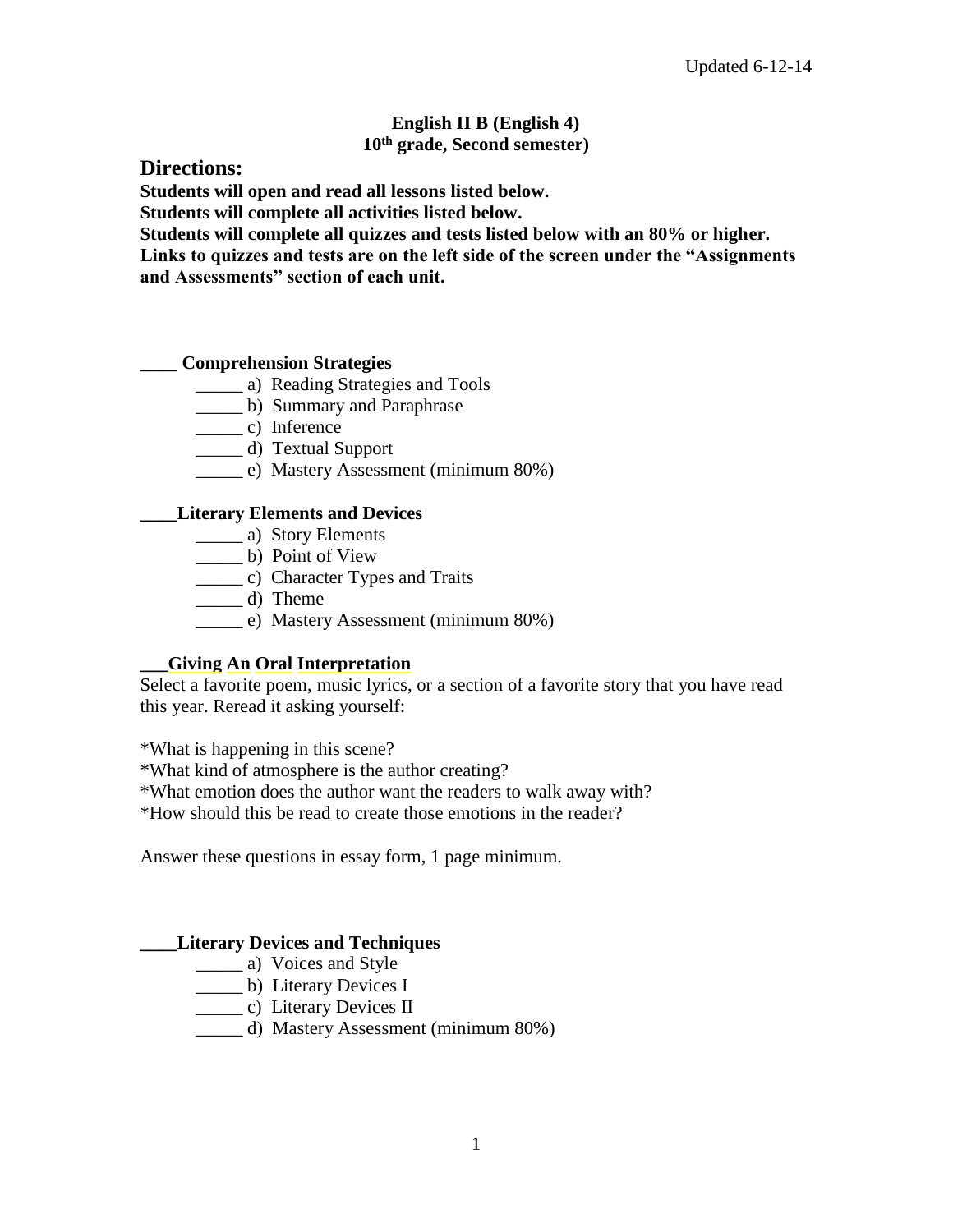### **\_\_\_\_Writing Process**

- \_\_\_\_\_ a) Prewriting
- \_\_\_\_\_ b) Writing Drafts
- \_\_\_\_\_ c) Editing and Revising
- \_\_\_\_\_ d) Evaluating Writing
- \_\_\_\_\_ e) Publishing
- \_\_\_\_\_ f) Mastery Assessment (minimum 80%)

#### **\_\_\_\_Composition**

- \_\_\_\_ a) Autobiography
- \_\_\_\_ b) The Structure of an Essay
- \_\_\_\_ c) Literary Response
- \_\_\_\_ d) Mastery Assessment (minimum 80%)

#### **\_\_\_\_Rhetoric**

- \_\_\_\_ a) Audience and Purpose
- \_\_\_\_ b) Organizational Structure
- \_\_\_\_ c) Compare and Contrast
- \_\_\_\_ d) Cause and Effect
- \_\_\_\_ e) Problem and Solution
- \_\_\_\_ f) Mastery Assessment (minimum 80%)

#### **\_\_\_\_ Persuasive Essay**

 Think about a global issue--achieving world peace or eliminating hunger and poverty--on which you can take a stand. Write a  $3 - 5$  page persuasive essay in which you support your position with good reasons and examples. Make sure you type, double space, 12-font, and have a minimum of 3 references.

#### **\_\_\_\_Literature**

- \_\_\_\_ a) Short Stories
- \_\_\_\_ b) Dramatic Literature
- \_\_\_\_ c) Narrative Poetry
- \_\_\_\_ d) Lyric Poetry
- \_\_\_\_ e) Historical Context
- \_\_\_\_ f) Cultural Context
- \_\_\_\_ g) Mastery Assessment (minimum 80%)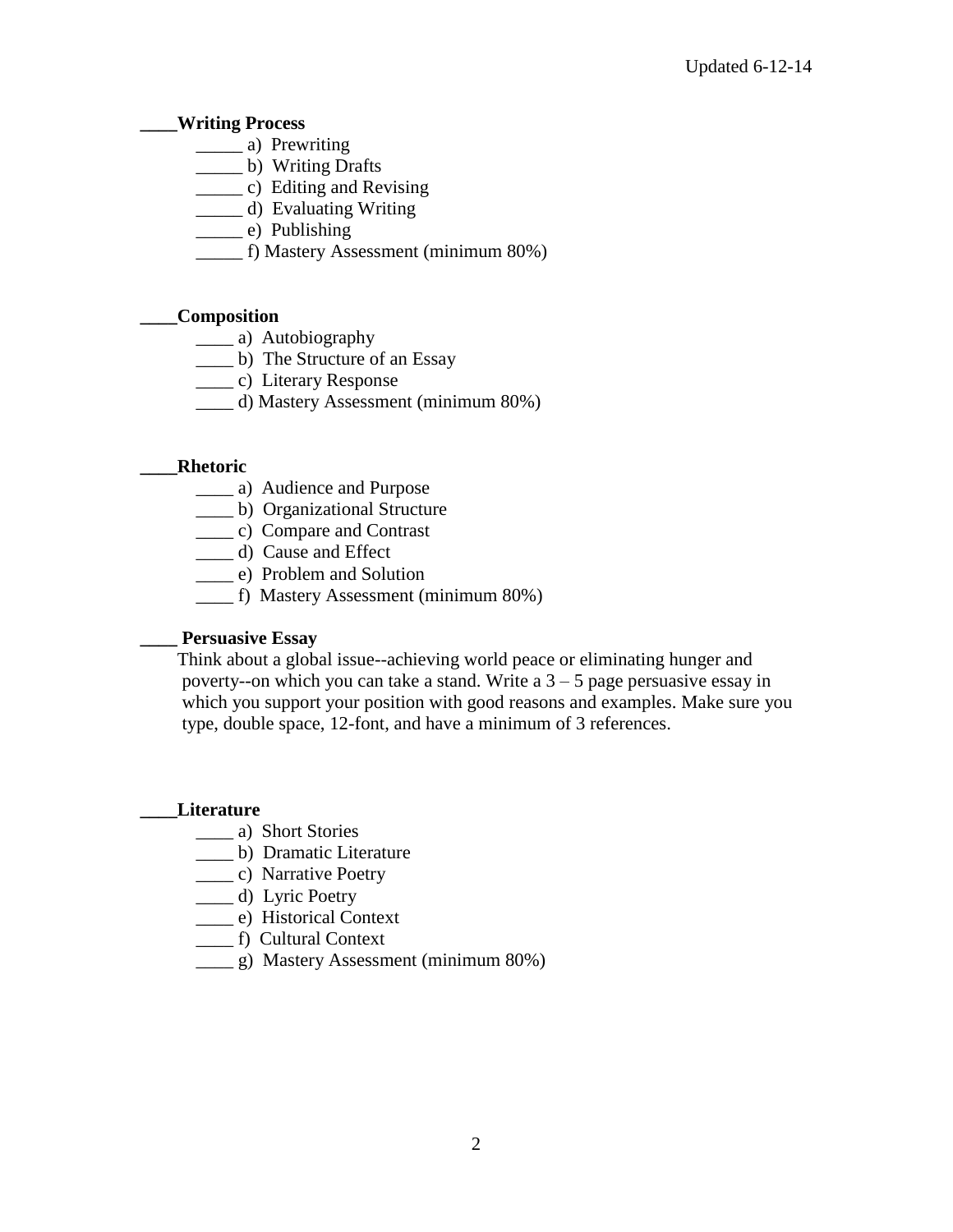#### **\_\_\_\_Perspective and Argument**

- \_\_\_\_ a) Author's Viewpoint
- \_\_\_\_ b) Fact, Opinion, and Bias
- \_\_\_\_ c) Modes of Reasoning
- \_\_\_\_ d) Persuasion
- \_\_\_\_ e) Mastery Assessment (minimum 80%)

# **\_\_\_\_English IIB Review Test (updated)**

**\_\_\_\_\_ Read one of these novels:** Anne Frank**,** Bless Me Ultima, Color of Water, The Giver, I Heard the Owl Call My Name, Inherit the Wind, Old Man and the Sea, Peak, Red Sky at Morning, Tortilla Flat, Touching Spirit Bear, Raisin in the Sun, To Kill a Mockingbird, or The Time Machine.

After you finish reading the book, complete the following assignment:

Type **two paragraphs** in response to these prompts:

- **Paragraph 1**: Identify the book you read. Who is the author? What is the main idea/message the author wants readers to "get" from reading this book?
- **Paragraph 2**: Pick one character and explain why you would or would not like to have this character as a friend.

Each paragraph should be five (5) to eight (8) sentences in length. Each paragraph should have a topic sentence, at least three (3) supporting details, and a conclusion. Make sure you have remembered to include a good transition to the next paragraph.

### **\_\_\_\_\_ Writing An Autobiography**

Include your birthplace, ethnic origin, relevant experiences that molded your personality. Include every age of your life and conclude with your ambitions for your future. You can include Artifacts & Pictures. The minimum requirement for this assignment is two full pages.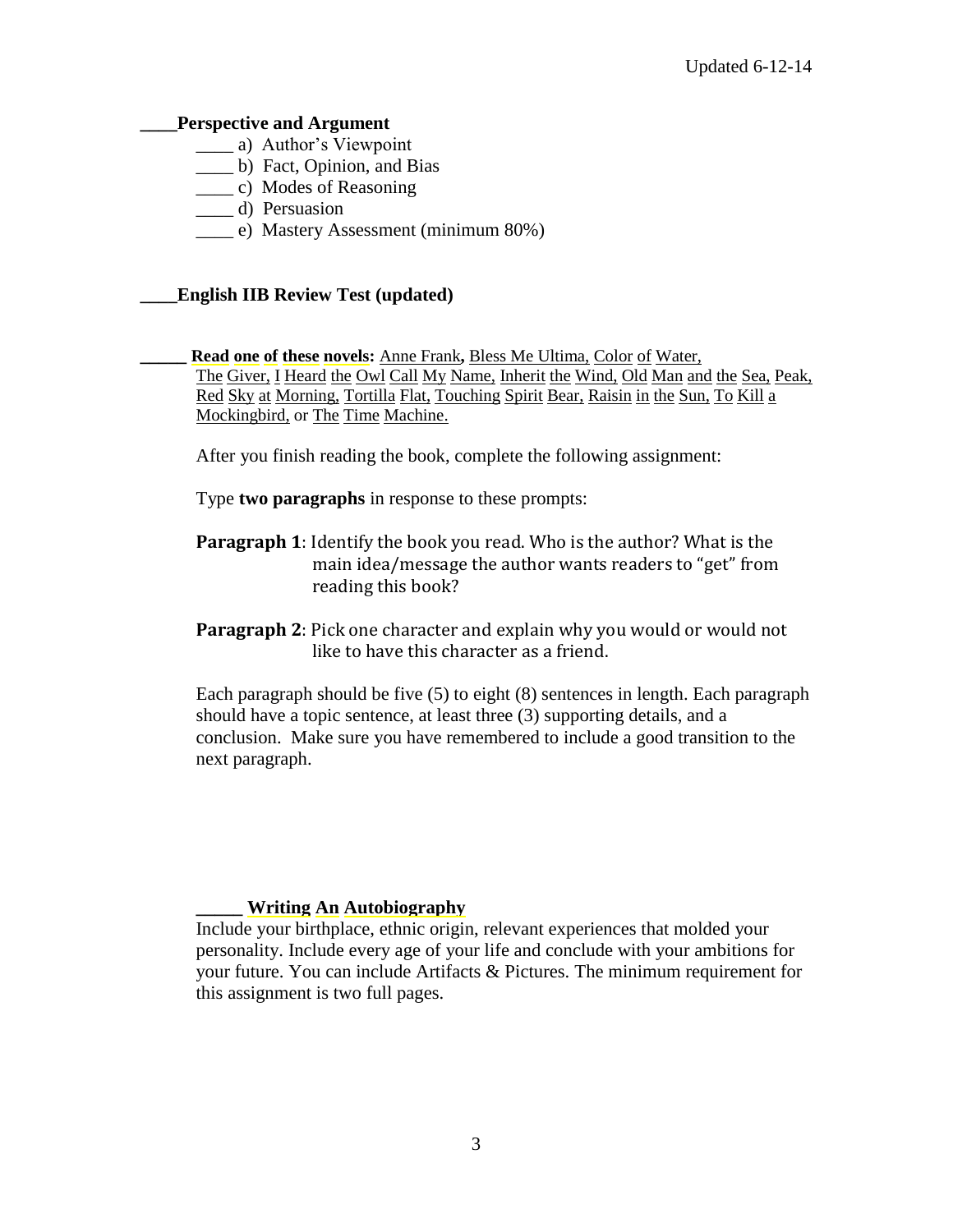**Journal Topics** – Write on **five** of the topics below (If handwriting, 2 pages each. If typing, one page. If your handwriting is big, write four pages on each.)

- 1. What is the most difficult decision you have ever had to make, and why was it so difficult?
- 2. If you had only ten minutes to evacuate your house, what would you take with you?
- 3. What has been your best school experience? Your worst?
- 4. Pets
- 5. What is your all-time favorite movie, and why?
- 6. What are the best and worst character traits you see in your friends? Explain.
- 7. What is "laziness" to you, and does this word apply to you? Explain.
- 8. If you had only 24 hours left to live, how would you spend the time?
- 9. Which of your five senses is your favorite?
- 10. If you had to chose one age to be for the rest of your life, what age would you choose, and why?
- 11. If you found a \$100 bill on the sidewalk, what would you do with it? Be specific.
- 12. If school had been canceled today, how would you spend your time?
- 13. What is your favorite TV program, and why?
- 14. If you had to eat the same meal three times a day for the rest of your life, what foods and beverages would you want it to be, and why?
- 15. What would you consider your "dream summer vacation?" Explain fully.
- 16. Do you see children in your future? If so, how many, and why? If not, why not?
- 17. What is the one thing you do that drives your parents crazy more than anything else?
- 18. Besides money, what is your favorite green thing?
- 19. Do you believe in miracles? Why or why not?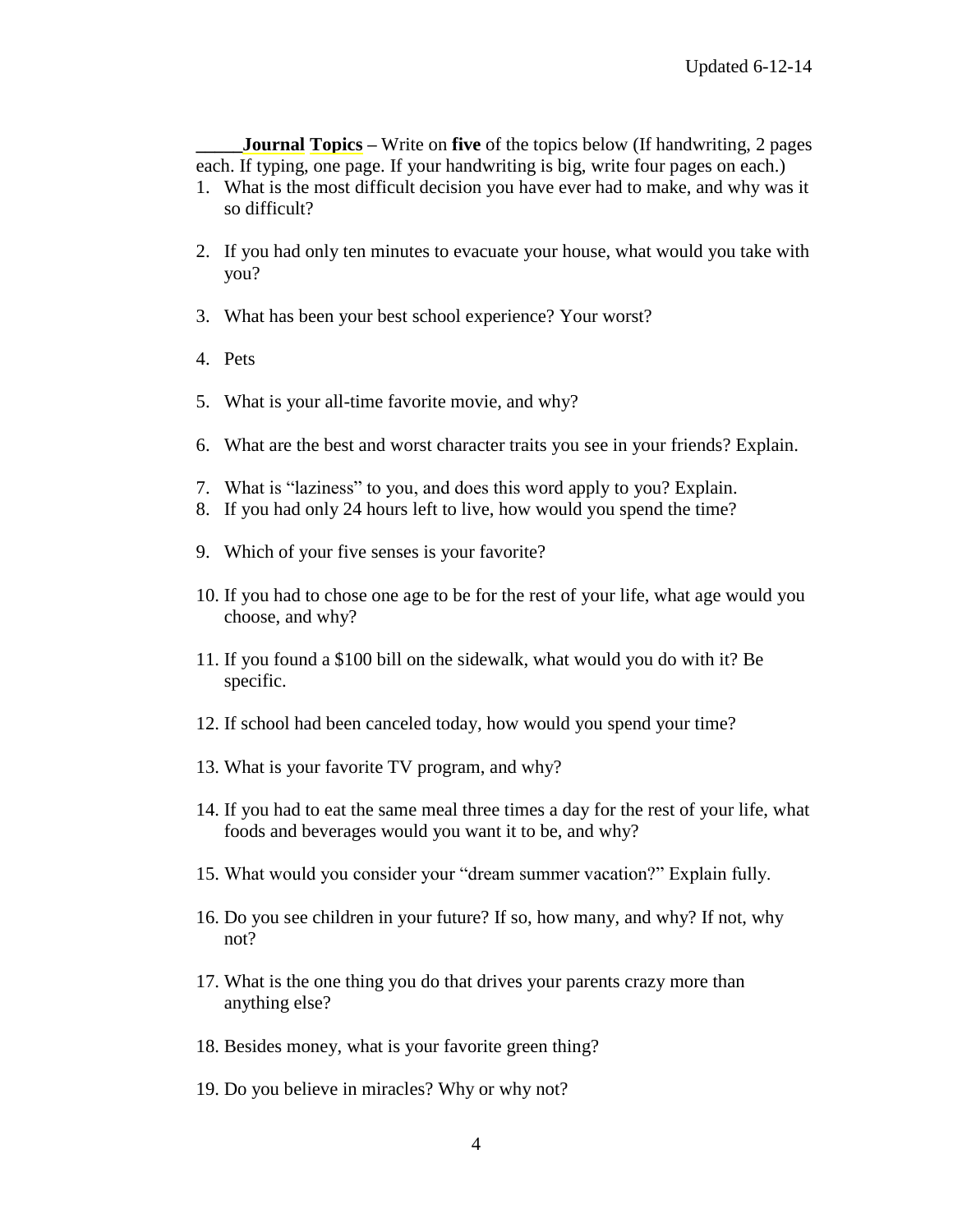- 20. Discuss the statement: "I am happy/unhappy about the way I am." Choose one of the adjectives.
- 21. What was the first goal you set for yourself that you actually accomplished?
- 22. Describe your dream car and explain why you would choose it if money were no object.
- 23. What one change or improvement in education would you suggest to the superintendent if your school district? Explain why this change is needed.
- 24. Describe a serious crisis situation you were involved in. What was your role in the event?
- 25. Select any newspaper article and write your opinion on the subject.
- 26. If you could contribute time or money to any worthwhile cause in the world, what would it be, and why?
- 27. Describe what you think your life will be like twenty years from now.
- 28. If you could live at any other time in history, when would you choose to live, and why?
- 29. If you could ask one question that your parents would have to answer truthfully, what would you ask them, and why?
- 30. If you could set the amount of your monthly allowance, what would it be? Justify your answer.
- 31. If you were an animal or insect for one day, what would you want to be, and why?
- 32. Earth day is celebrated in April. How can one person make a difference in preserving the environment?
- 33. If you could invent something beneficial to everyday life, what would it be?
- 34. What do you think has been a GOOD outcome of 9/11?
- 35. Do you see discrimination around you?
- 36. What would you like to do for a career?